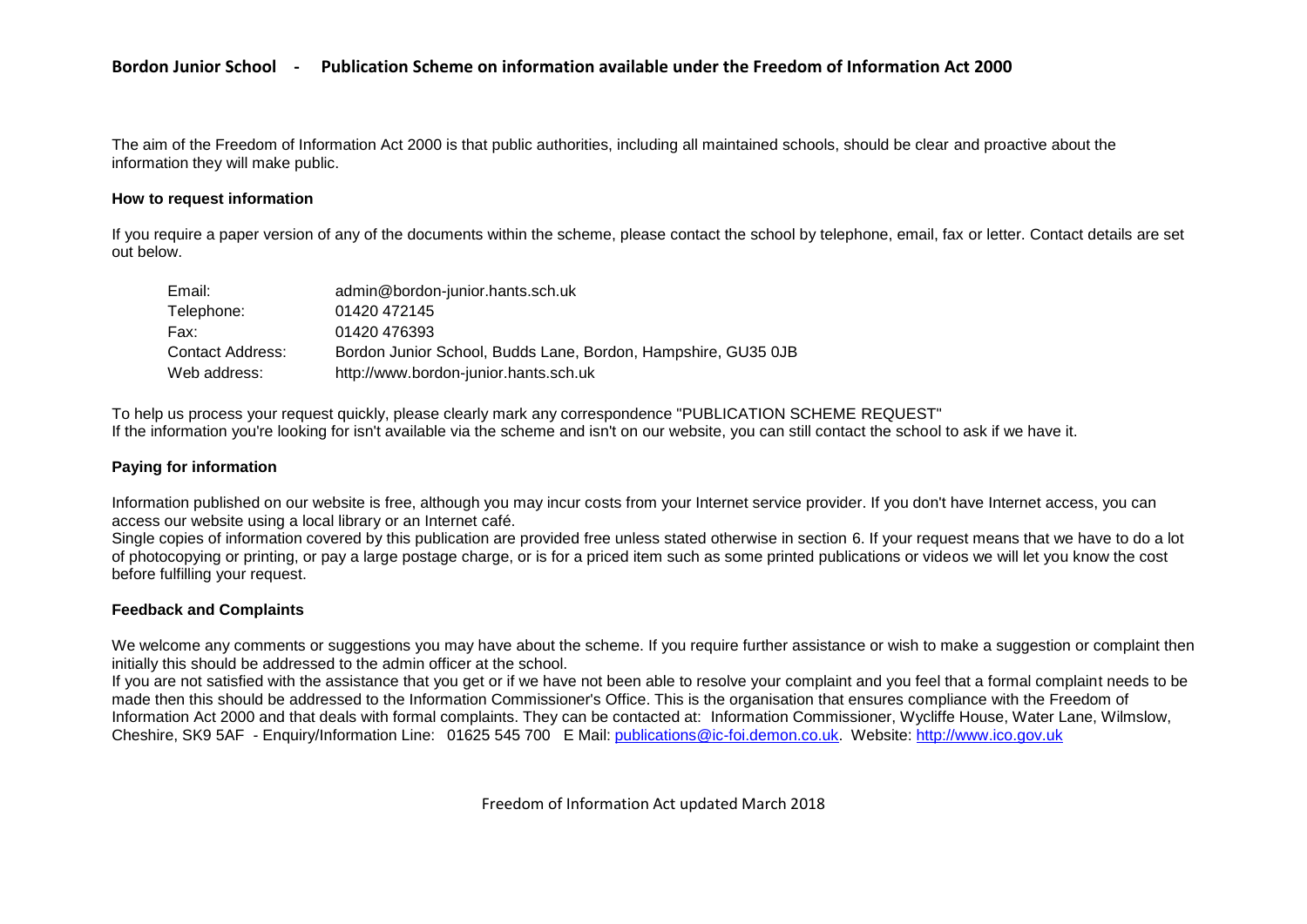| Information to be published                                                                              | How the information<br>can be obtained | Cost |
|----------------------------------------------------------------------------------------------------------|----------------------------------------|------|
| Class 1 - Who we are and what we do                                                                      |                                        |      |
| (Organisational information, structures, locations and contacts). This will be current information only. |                                        |      |
| Who's who in the school                                                                                  | Website and Hard Copy                  |      |
| Who's who on the governing body and the basis of their appointment                                       | Website                                |      |
| <b>Instrument of Government</b>                                                                          | Website                                |      |
| Contact details for the Head teacher and for the Governing Body                                          | Website                                |      |
| School prospectus                                                                                        | Website and Hard Copy                  |      |
| Governors' Annual Report to Parents                                                                      | Website and Hard Copy                  |      |
| <b>Staffing structure</b>                                                                                | <b>Hard Copy</b>                       |      |
| School session times and term dates                                                                      | Website and Hard Copy                  |      |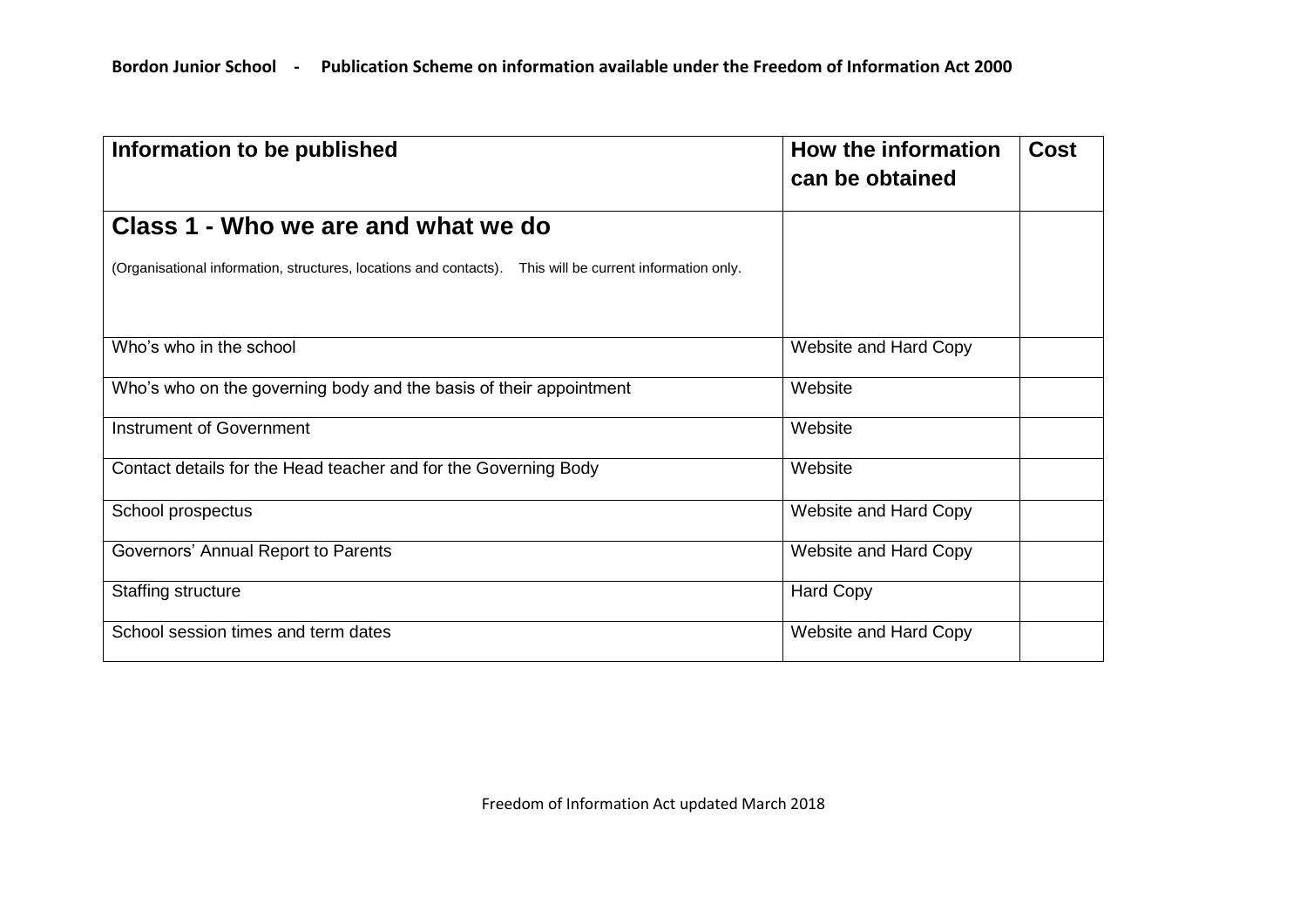| Class 2 – What we spend and how we spend it                                                                                                                                        |                  |  |
|------------------------------------------------------------------------------------------------------------------------------------------------------------------------------------|------------------|--|
| (Financial information relating to projected and actual income and expenditure, procurement,<br>contracts and financial audit)<br>Current and previous financial year as a minimum |                  |  |
| Annual budget plan and financial statements                                                                                                                                        | <b>Hard Copy</b> |  |
| Capitalised funding                                                                                                                                                                | <b>Hard Copy</b> |  |
| Additional funding                                                                                                                                                                 | <b>Hard Copy</b> |  |
| Procurement and projects                                                                                                                                                           | <b>Hard Copy</b> |  |
| Pay policy                                                                                                                                                                         | <b>Hard Copy</b> |  |
| Governors' allowances                                                                                                                                                              | <b>Hard Copy</b> |  |
|                                                                                                                                                                                    |                  |  |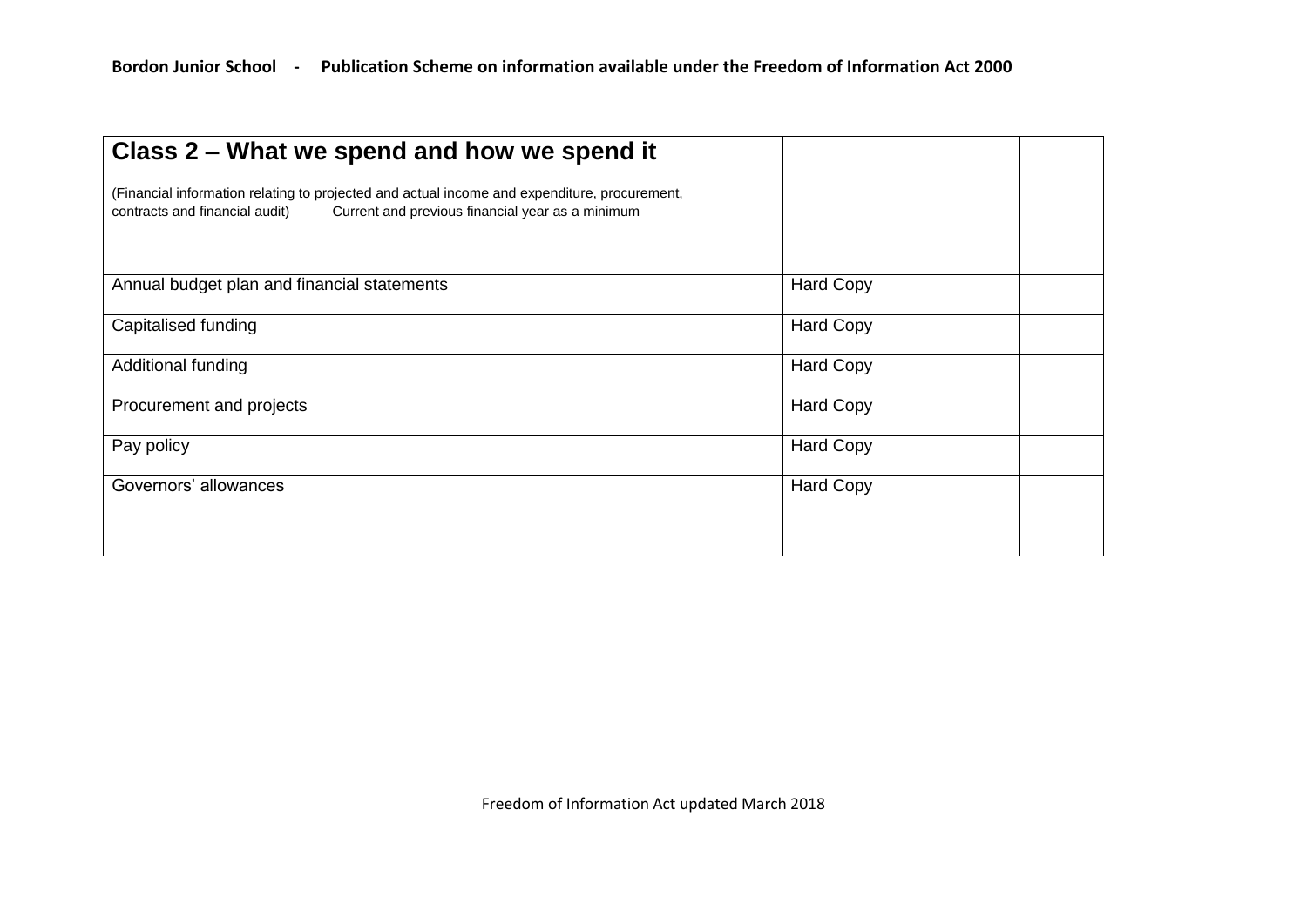| Class 3 – What our priorities are and how we are doing                          |                       |  |
|---------------------------------------------------------------------------------|-----------------------|--|
| (Strategies and plans, performance indicators, audits, inspections and reviews) |                       |  |
| Current information as a minimum                                                |                       |  |
|                                                                                 |                       |  |
| School profile                                                                  | Website and Hard Copy |  |
| Government supplied performance data<br>$\bullet$                               | <b>Hard Copy</b>      |  |
| The latest Ofsted report<br>- Summary                                           | Website and Hard Copy |  |
| - Full report                                                                   |                       |  |
| Performance management policy and procedures adopted by the Governing Body.     | <b>Hard Copy</b>      |  |
| Schools future plans                                                            | <b>Hard Copy</b>      |  |
|                                                                                 |                       |  |
|                                                                                 |                       |  |
|                                                                                 |                       |  |
|                                                                                 |                       |  |
|                                                                                 |                       |  |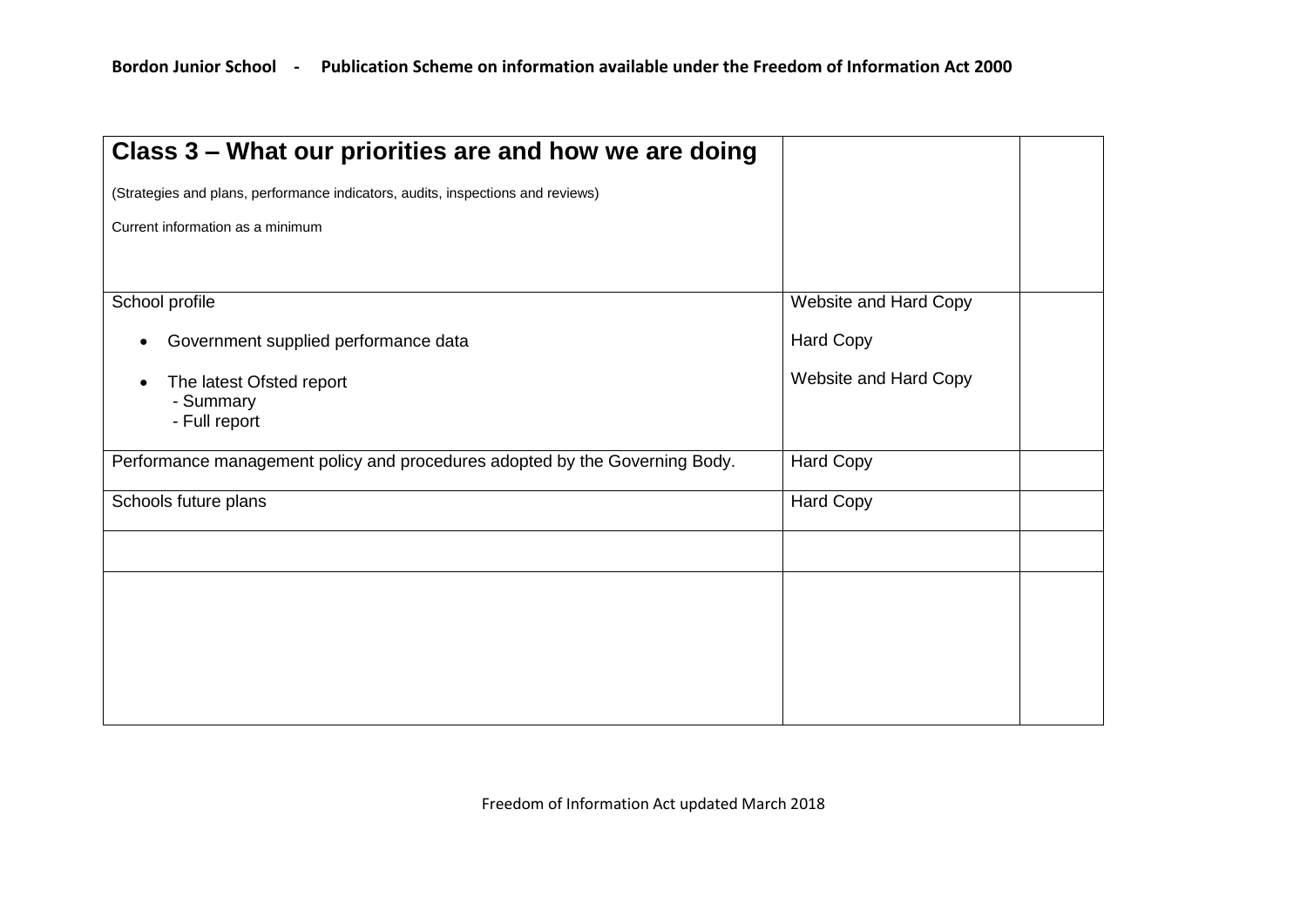| Class 4 – How we make decisions                                                                                              |                  |  |
|------------------------------------------------------------------------------------------------------------------------------|------------------|--|
| (Decision making processes and records of decisions) Current and previous three years as a minimum                           |                  |  |
|                                                                                                                              |                  |  |
| Admissions policy/decisions (not individual admission decisions)                                                             | <b>Hard Copy</b> |  |
| Agendas of meetings of the governing body and (if held) its sub-committees                                                   | <b>Hard Copy</b> |  |
| Minutes of meetings of the Governing Body and (if held) its sub-committees<br>(excluding confidential minutes from meetings) | <b>Hard Copy</b> |  |
|                                                                                                                              |                  |  |
|                                                                                                                              |                  |  |
|                                                                                                                              |                  |  |
|                                                                                                                              |                  |  |
|                                                                                                                              |                  |  |
|                                                                                                                              |                  |  |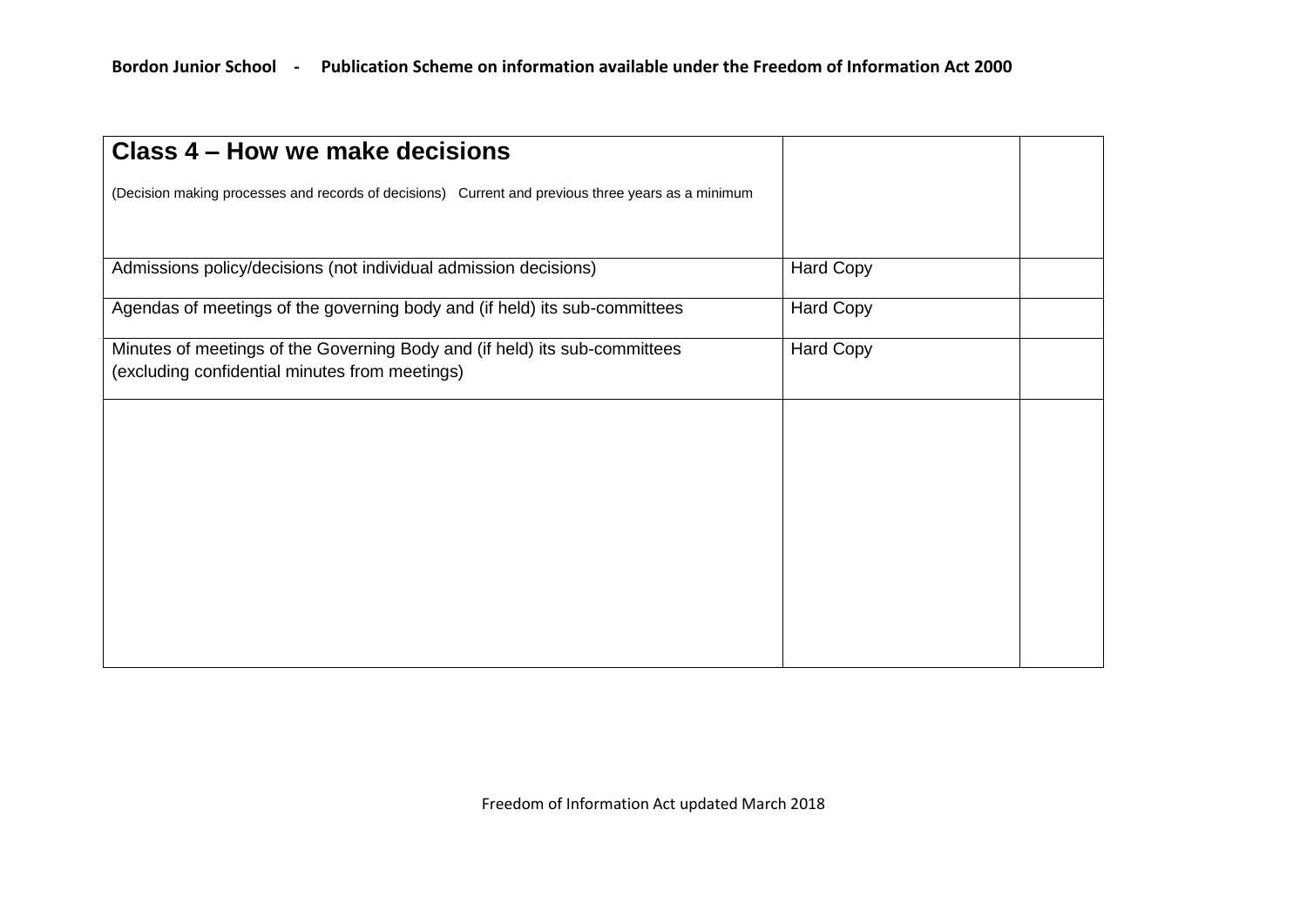| Class 5 - Our policies and procedures                                                                                                                                                                                                                                                                  |                                                                                                                                                                                                                   |  |
|--------------------------------------------------------------------------------------------------------------------------------------------------------------------------------------------------------------------------------------------------------------------------------------------------------|-------------------------------------------------------------------------------------------------------------------------------------------------------------------------------------------------------------------|--|
| (Current written protocols, policies and procedures for delivering our services and responsibilities)                                                                                                                                                                                                  |                                                                                                                                                                                                                   |  |
| Current information only                                                                                                                                                                                                                                                                               |                                                                                                                                                                                                                   |  |
| School policies including:<br>Charging and remissions policy<br><b>Health and Safety</b><br>$\bullet$<br>Complaints procedure<br>Discipline and grievance policies<br>Staffing structure implementation plan<br><b>Single Equality Scheme Policy</b><br><b>Safer Recruitment Policy</b>                | <b>Hard Copy</b><br><b>Hard Copy</b><br><b>Website/Hard Copy</b><br><b>Hard Copy</b><br><b>Hard Copy</b><br>Website/Hard Copy<br><b>Hard Copy</b>                                                                 |  |
| Pupil and curriculum policies, including:<br>Home-school agreement<br>Curriculum<br>Sex and Relationship Education<br><b>Special Educational Needs</b><br>Accessibility Plan<br>٠<br><b>Single Equality Scheme Policy</b><br><b>Behaviour Management</b><br>Anti-Bullying<br><b>Collective Worship</b> | <b>Hard Copy</b><br><b>Website/Hard Copy</b><br><b>Hard Copy</b><br><b>Website/Hard Copy</b><br><b>Hard Copy</b><br>Website/Hard Copy<br><b>Website/Hard Copy</b><br><b>Website/Hard Copy</b><br><b>Hard Copy</b> |  |
| Records management and personal data policies, including:                                                                                                                                                                                                                                              | <b>Hard Copy</b>                                                                                                                                                                                                  |  |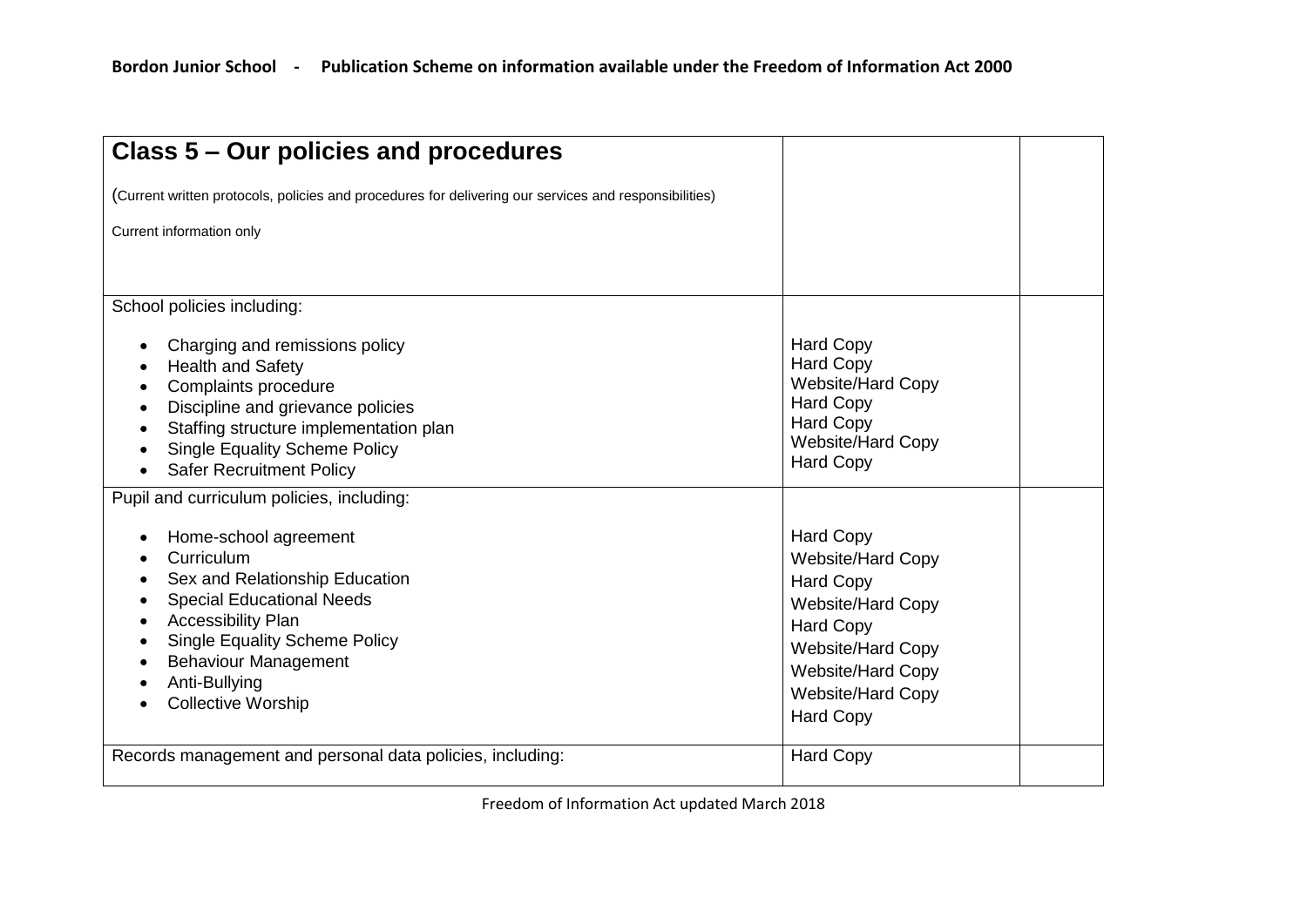| Information Security policies<br>$\bullet$<br>Records retention destruction and archive policies<br>Data protection (including information sharing policies) |                  |  |
|--------------------------------------------------------------------------------------------------------------------------------------------------------------|------------------|--|
| <b>Charging and Remissions Policy</b>                                                                                                                        | <b>Hard Copy</b> |  |
|                                                                                                                                                              |                  |  |
|                                                                                                                                                              |                  |  |
|                                                                                                                                                              |                  |  |
|                                                                                                                                                              |                  |  |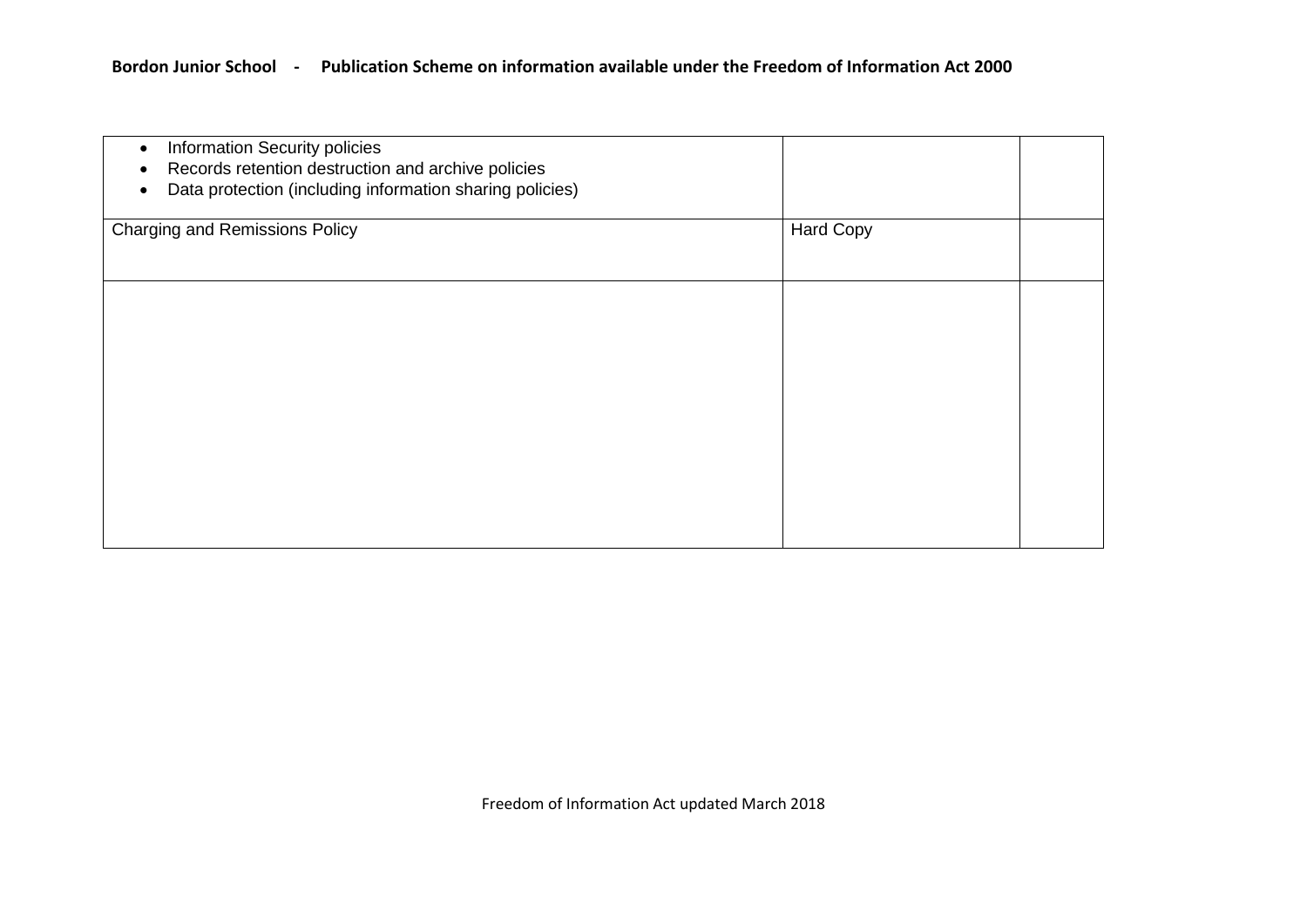| <b>Class 6 - Lists and Registers</b>                                                                                                                |                  |  |
|-----------------------------------------------------------------------------------------------------------------------------------------------------|------------------|--|
| Currently maintained lists and registers only                                                                                                       |                  |  |
|                                                                                                                                                     |                  |  |
| Curriculum circulars and statutory instruments                                                                                                      | <b>Hard Copy</b> |  |
| Disclosure logs                                                                                                                                     | <b>Hard Copy</b> |  |
| Asset register                                                                                                                                      | <b>Hard Copy</b> |  |
| Any information the school is currently legally required to hold in publicly available<br>registers (THIS DOES NOT INCLUDE THE ATTENDANCE REGISTER) | Hard Copy        |  |
|                                                                                                                                                     |                  |  |
|                                                                                                                                                     |                  |  |
|                                                                                                                                                     |                  |  |
|                                                                                                                                                     |                  |  |
|                                                                                                                                                     |                  |  |
|                                                                                                                                                     |                  |  |
|                                                                                                                                                     |                  |  |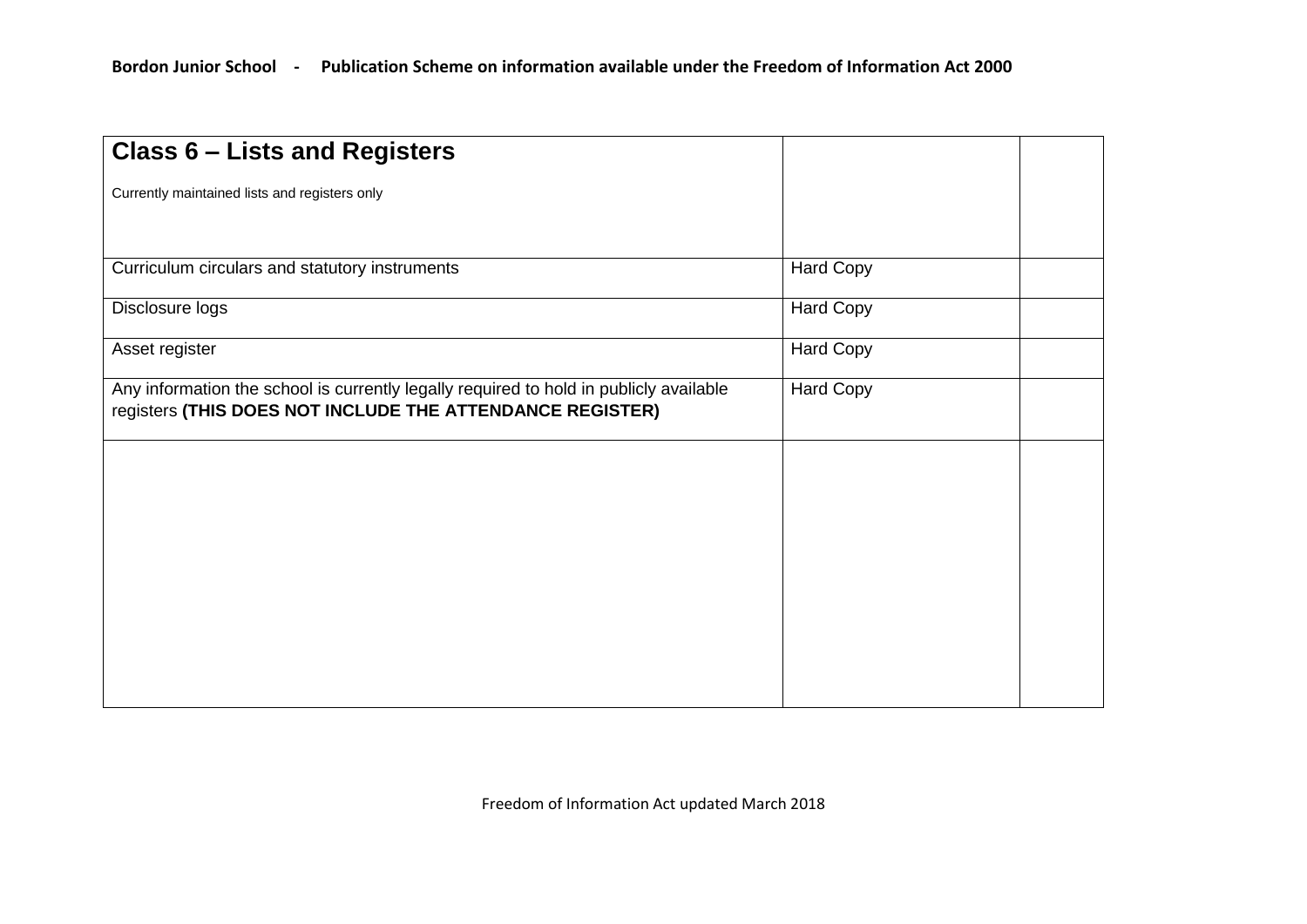| Class 7 - The services we offer<br>(Information about the services we offer, including leaflets, guidance and newsletters produced for the<br>public and businesses) | (Some information may only be<br>available by inspection) |
|----------------------------------------------------------------------------------------------------------------------------------------------------------------------|-----------------------------------------------------------|
| Current information only                                                                                                                                             |                                                           |
|                                                                                                                                                                      |                                                           |
| Extra-curricular activities                                                                                                                                          | Website and Hard Copy                                     |
| Out of school clubs                                                                                                                                                  | Website and Hard Copy                                     |
| School publications                                                                                                                                                  | <b>Hard Copy</b>                                          |
| Services for which the school is entitled to recover a fee, together with those fees                                                                                 | <b>Hard Copy</b>                                          |
| Leaflets books and newsletters                                                                                                                                       | <b>Hard Copy</b>                                          |
|                                                                                                                                                                      |                                                           |
|                                                                                                                                                                      |                                                           |
|                                                                                                                                                                      |                                                           |
|                                                                                                                                                                      |                                                           |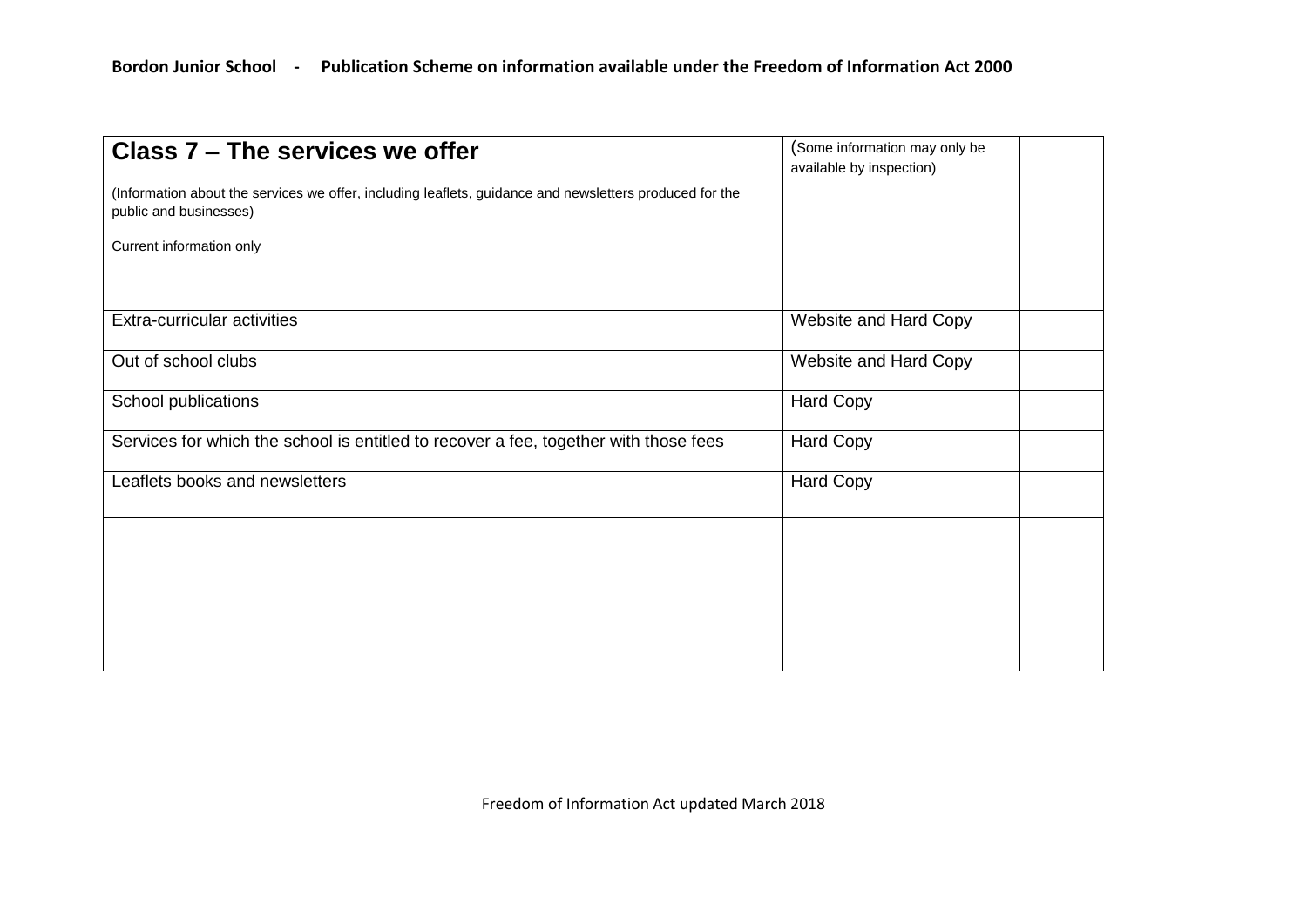| <b>TYPE OF CHARGE</b>    | <b>DESCRIPTION</b>                                                                                                             | <b>BASIS OF CHARGE</b>                                   |
|--------------------------|--------------------------------------------------------------------------------------------------------------------------------|----------------------------------------------------------|
| <b>Disbursement cost</b> | Photocopying/printing will be charged at the<br>relevant price per sheet (black & white) at the<br>time a request is received. | The actual cost incurred by the school.                  |
|                          | Photocopying/printing will be charged at the<br>relevant price per sheet (colour) at the time a<br>request is received.        | The actual cost incurred by the school.                  |
|                          |                                                                                                                                |                                                          |
|                          | Postage                                                                                                                        | Actual cost of Royal Mail standard 2 <sup>nd</sup> class |
|                          |                                                                                                                                |                                                          |
| <b>Statutory Fee</b>     |                                                                                                                                | In accordance with the relevant legislation              |
|                          |                                                                                                                                |                                                          |
| Other                    | Any material on disk will be charged at the<br>actual cost.                                                                    |                                                          |
|                          |                                                                                                                                |                                                          |

The Governing Body is responsible for the maintenance of this scheme and it is reviewed every 2 years by the governing body in line with the policy review schedule.